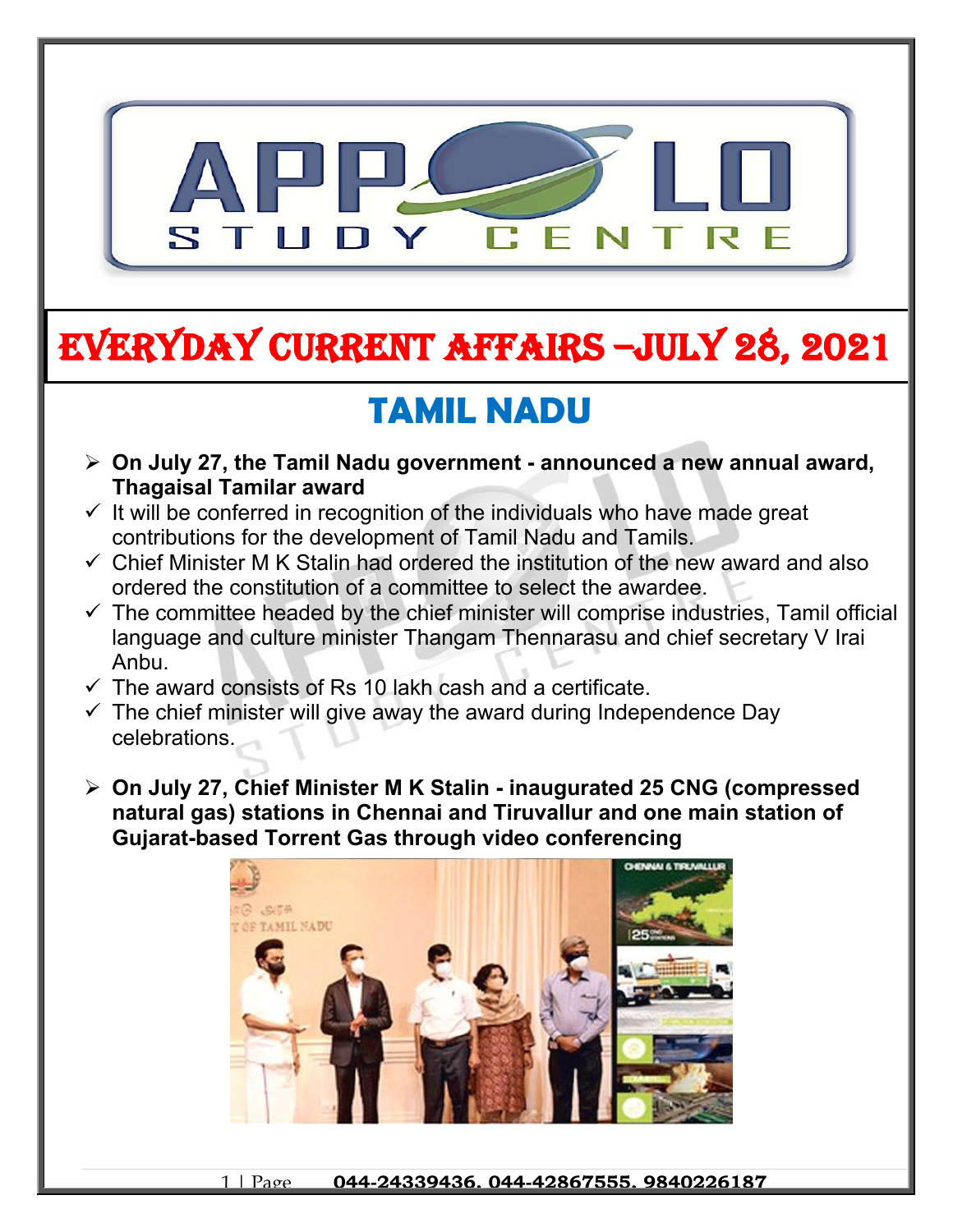- $\checkmark$  The company will invest Rs.5000 crore in the state over the next five years, providing employment for around 5000 persons.
- $\checkmark$  During the event, the CM assured that the government will take steps to facilitate faster rollout of the CGD (city gas distribution) infrastructure in Tamil Nadu.
- $\checkmark$  Torrent Gas has announced a price of Rs.51.35 per kg for CNG, in Chennai and Tiruvallur, which is the second-lowest CNG price in the country after the NCR region
- $\checkmark$  Torrent Gas, in its efforts to promote and build an ecosystem suitable for widespread adoption of CNG, has tied up with car and vehicle manufacturers.
- $\checkmark$  Existing petrol car users can also get their cars converted to CNG by fitting their vehicles with CNG kits from government approved retrofitters.
- $\checkmark$  As the initial part of the project, the city gate station (mother station) has been set up in an area of 1.4 acre at Vallur near Ennore, from where piped gas will be supplied to the CNG station for vehicles.
- $\checkmark$  Torrent Gas plans to commission 50 CNG stations by September this year and 100 CNG stations by June next year and 500 by March 2023.
- $\checkmark$  As per the plan, within the next year, at least 70,000 households in Chennai will be covered by PNG (piped natural gas) supply, which is a cheaper alternative to LPG cylinders.
- $\checkmark$  At current prices, PNG is about 40 % cheaper than LPG.
- **On July 27, Chennai-based National Centre for Coastal Research (NCCR) deployed a buoy fitted with sensors off the coast of Puducherry**
- $\checkmark$  The buoy will automatically measure and transmit various parameters that will be used to generate a five-day forecast on water quality through a computer model.
- $\checkmark$  It will be available for the public through a smartphone app.
- $\checkmark$  The buoy, anchored 1.5km from the coast, will be dedicated to the nation on July 28.



 $\checkmark$  A similar buoy deployed earlier this year off Chennai's Marina beach has been periodically transmitting data to NCCR servers.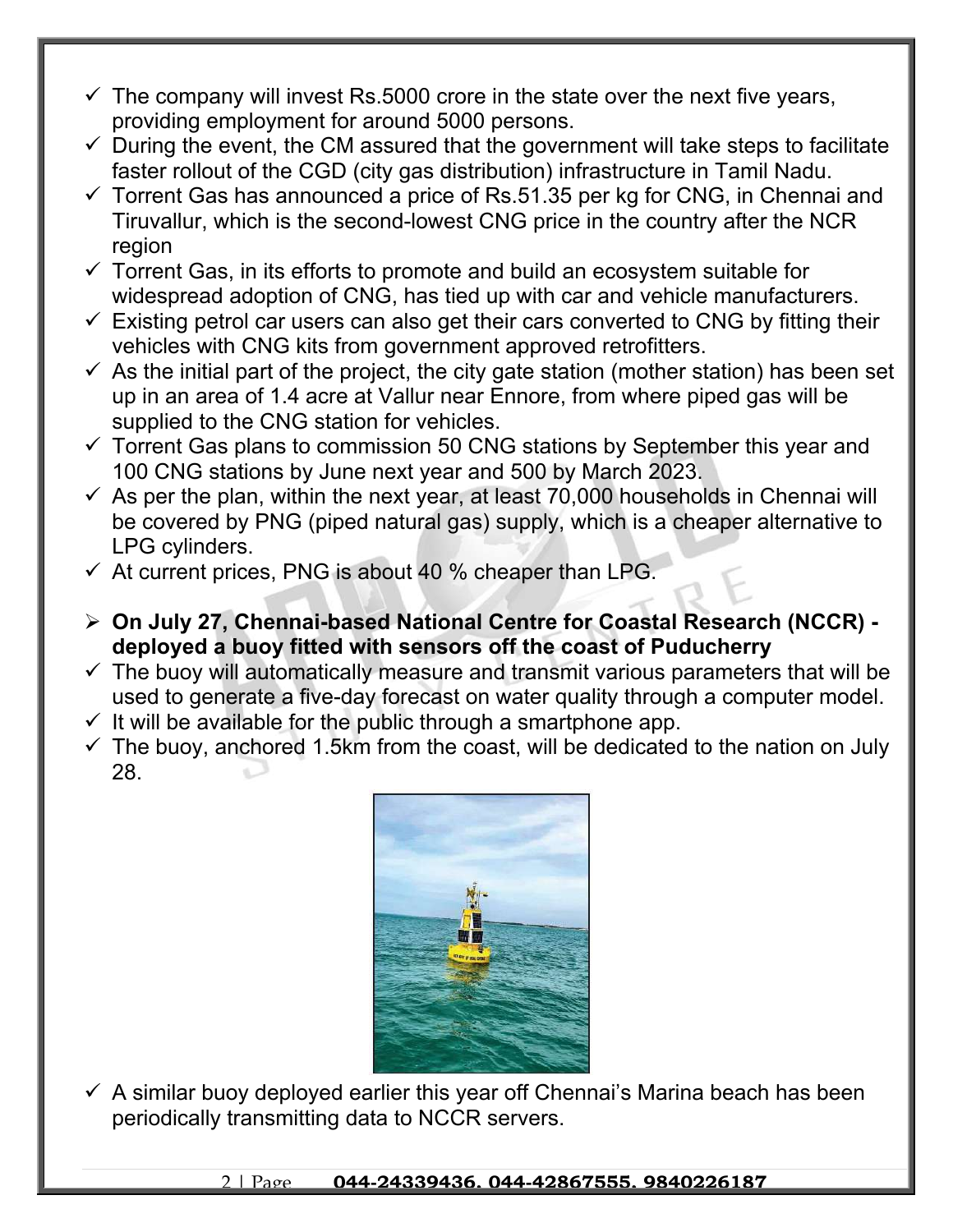- $\checkmark$  The solar-powered buoy measures dissolved oxygen, water temperature, conductivity (salinity), depth, blue-green algae, turbidity, pH and chlorophyll.
- $\checkmark$  It will also study atmospheric temperature, humidity, wind speed and direction, besides wave speed and direction of currents.
- $\checkmark$  The buoy in Puducherry will measure the same parameters.
- $\checkmark$  Both buoys can withstand rough weather including six-metre high waves.
- $\checkmark$  Based on the data, the NCCR team will also calculate the water quality index alongwith remedial measures to improve it, if needed
- $\checkmark$  After the southwest monsoon ends in September, NCCR plans to deploy similar buoys off Visakhapatnam and Lakshadweep.
- $\checkmark$  At present, it collects water samples manually in more than 22 locations along the 7,500km Indian coast every month to measure quality.

## **STATES**

- **Karnataka home minister Basavaraj Bommai will be sworn in as the 23rd CM of the state on July 28**
- $\checkmark$  The 61-year-old three-time MLA from Shiggaon in Haveri district is the son of late S R Bommai, former Karnataka CM and ex-Union minister.
- $\checkmark$  It makes the Bommais the second father-son duo after H D Deve Gowda and H D Kumaraswamy to become CMs in Karnataka.
- $\checkmark$  Senior Bommai was the CM for nine months in 1989.
- $\checkmark$  Two-term MLC, Basavaraj Bommai is an engineering graduate, who started out by working for the Tatas in Pune for three years before turning as an entrepreneur



- $\checkmark$  Originally from the Janata Parivar, Basavaraj Bommai joined the BJP just before 2008 assembly elections.
- $\checkmark$  He served as water resources minister between 2008 and 2013 and as Minister for Home Affairs, Law, Parliamentary Affairs and Legislature from July 2019.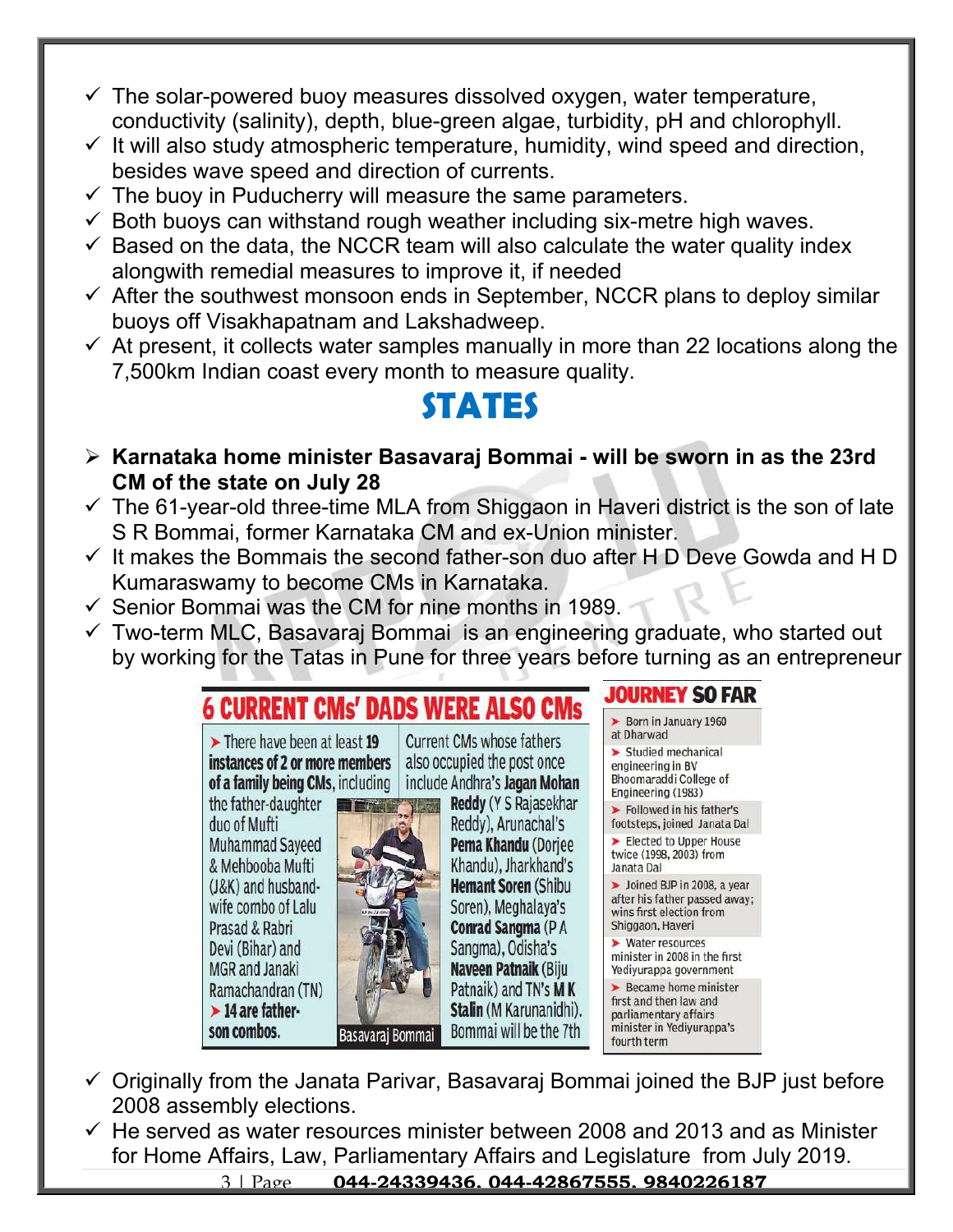- $\checkmark$  He also served as political secretary to former Chief Minister JH Patel and was also Deputy Leader of the Opposition in the Karnataka Legislative Council.
- $\checkmark$  For the past two years, Bommai was Yediyurappa's trusted No 2 assisting him in day-to-day administration.

 **Dholavira, a Harappan-era metropolis in the Kutch region of Gujarat declared as 'UNESCO World Heritage Site' (WHS) on July 27**



- $\checkmark$  Dholavira becomes the fourth World Heritage Site in Gujarat after Champaner, Rani ki Vav in Patan, and the historic city of Ahmedabad.
- $\checkmark$  This is the second WHS honour for India in less than a week —Ramappa Temple in Telangana's Warangal was granted the status on July 25.
- $\checkmark$  The first representation for Dholavira's inscription was made in 2014 by the Government of India.
- $\checkmark$  The ancient town, found in 1967 and excavated in 1989-90 for the first time, is the second biggest Harappan site after Rakhigarhi in India.
- $\checkmark$  The formal announcement of Dholavira's new title was made during the ongoing 44th session of UNESCO's World Heritage Committee.
- $\checkmark$  After Mohenjodaro in Pakistan, Dholavira is the second Harappan site to get the coveted tag in south Asia and the first from India

## **NATIONAL**

- **The Union Cabinet recently approved continuation of the National Ayush Mission as a Centrally Sponsored Scheme for another five years till 2026**
- $\checkmark$  The scheme would remain operational from April 1, 2021 to March 31, 2026 at a budget of Rs 4,607.30 crore.
- $\checkmark$  The Centre's share in the scheme would be Rs.3,000 crore, while Rs.1,607.3 crore will be share of states.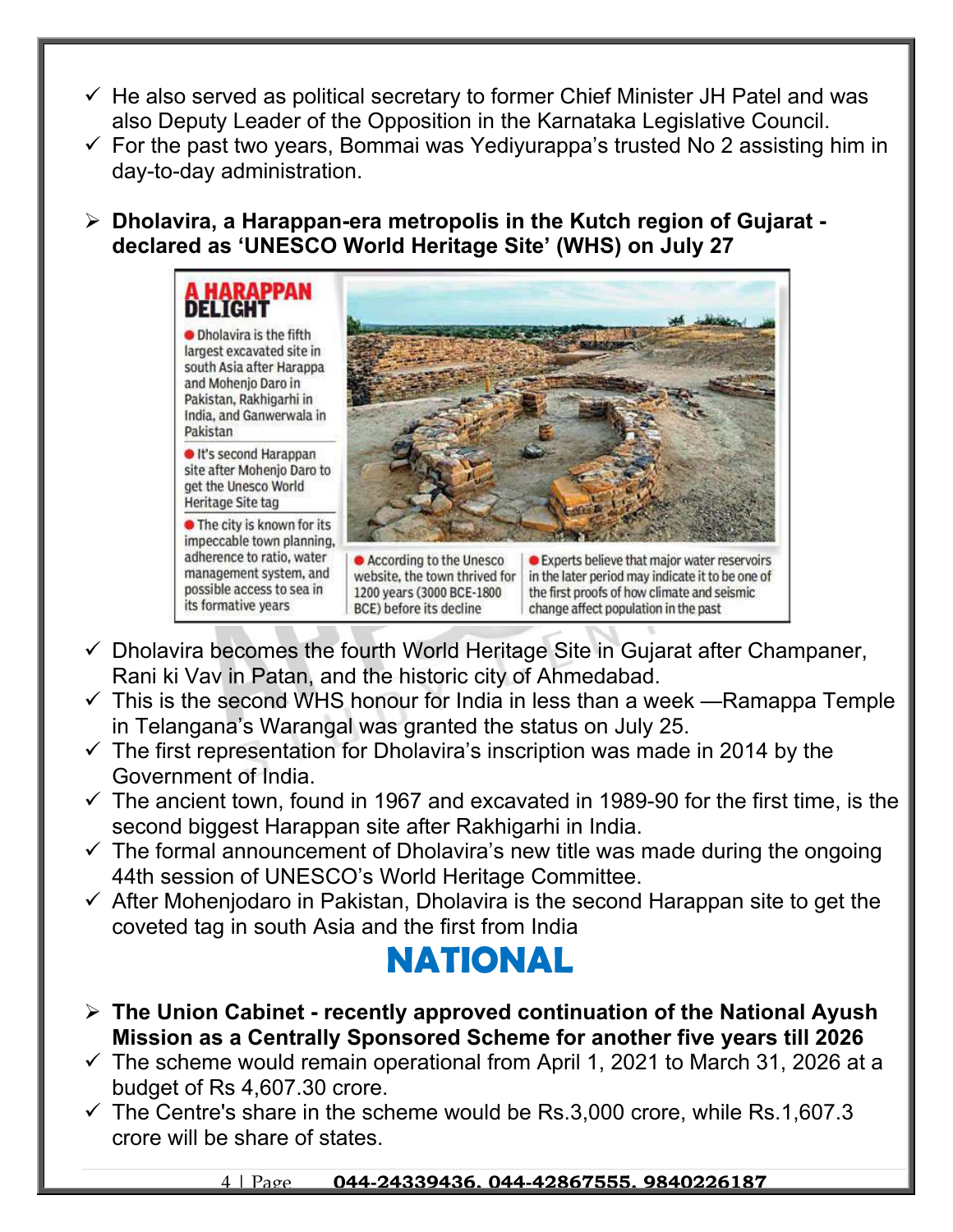

- $\checkmark$  Under the scheme, old and traditional medicinal systems would be promoted and Ayush wellness centres, medical colleges, hospitals and dispensaries would be set up and upgraded
- $\checkmark$  Further, the Cabinet also approved change of nomenclature and mandate of North Eastern Institute of Folk Medicine (NEIFM) as North Eastern Institute of Ayurveda and Folk Medicine Research (NEIAFMR).
- $\checkmark$  The institute will also provide opportunities for students of Ayurveda and folk medicine in India and also in the neighbouring countries such as Tibet, Bhutan, Mongolia, Nepal, China and other Central Asian countries
- $\checkmark$  The National Ayush Mission was launched on September 15, 2014 and is being implemented by ministry of AYUSH
- $\checkmark$  It seeks to set up 50 bedded integrated AYUSH hospital, AYUSH public health programmes and operationalization of 12,500 AYUSH health and wellness centres
- **Union Education Minister Dharmendra Pradhan and Tribal Affairs Minister Arjun Munda – recently launched a 'School Innovation Ambassador Training Program'**



 $\checkmark$  The training program will be imparted in online mode in partnership with the Central Board of Secondary Education (CBSE) and the All India Council for Technical Education (AICTE).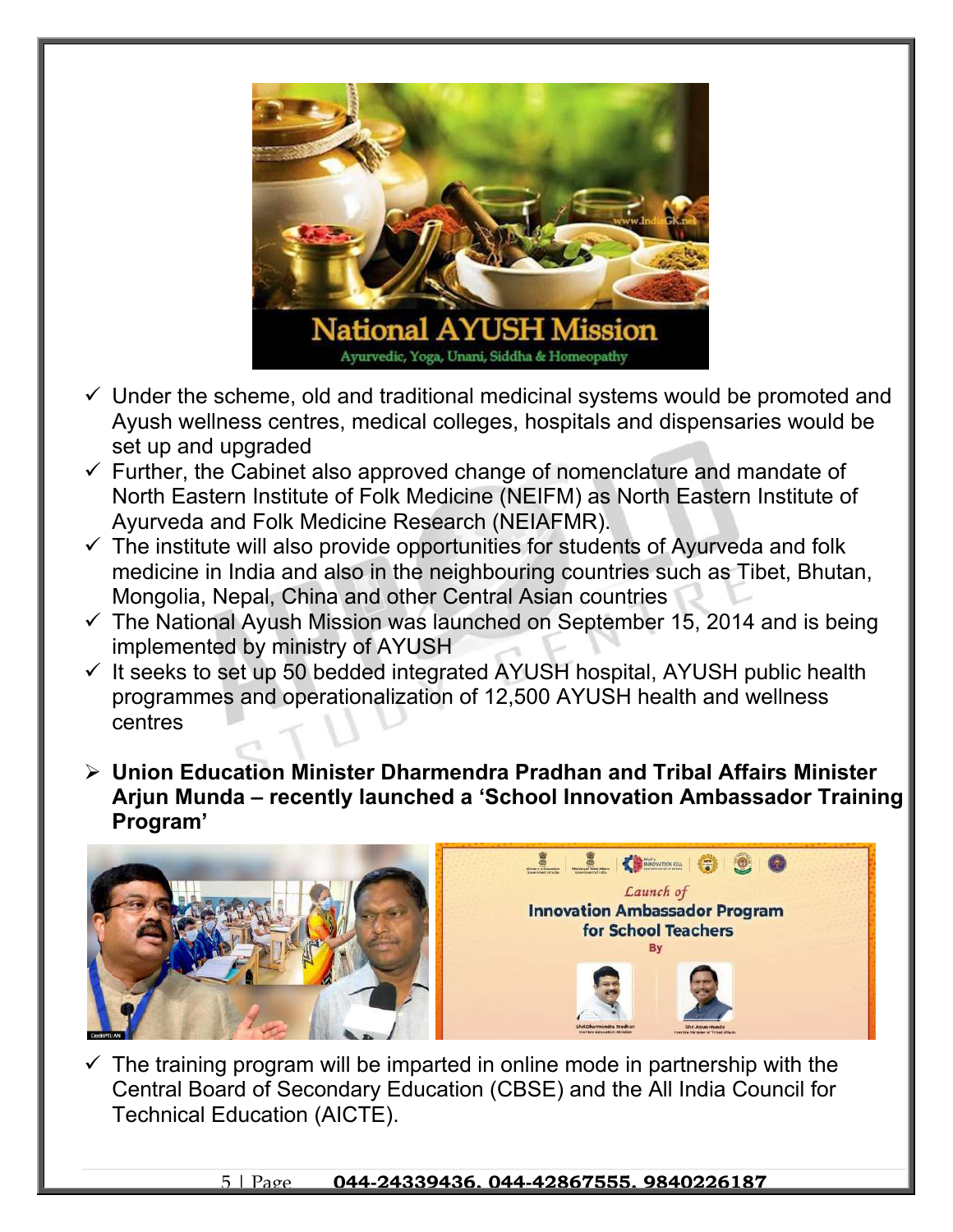- $\checkmark$  It seeks to train 50,000 school teachers to be 'mentors', who will in turn guide students to pursue innovation and entrepreneurship
- $\checkmark$  Upon successful completion of the trainings, these trained teachers shall be designated as 'Innovation Ambassadors'
- $\checkmark$  More than 10,000 schools have nominated 5 teachers each from their schools to participate in this free-of-cost training programme.

## **INTERNATIONAL**

- **Pakistan's parliament passed the 'Torture and Custodial Death (Prevention and Punishment) Bill, 2021' recently**
- $\checkmark$  The Bill seeks to criminalise torture and preventing custodial killings by police or other government officials.
- $\checkmark$  It was adopted by the Senate, the upper house of bicameral parliament
- $\checkmark$  According to the Bill, any public servant involved in torture would face up to 10 years imprisonment and a fine of up to Rs. 2 million.
- $\checkmark$  If a public servant, intentionally or negligently fails to prevent the torture, he/she will face up to five years imprisonment and a fine of up to Rs. 1 million
- $\checkmark$  Further, any public servant who commits, abets or conspires to commit the offence of custodial death or custodial sexual violence, shall be punished with imprisonment for life and with fine, which may extend to Rs. 3 million
- $\checkmark$  The fine will be paid to the victim or their legal heirs, according to the bill
- $\checkmark$  If the fine is not paid, the public servant involved would face additional imprisonment
- **International Air Transport Association (IATA) has launched a first-of-itskind 'Global Mobility Aids Action Group'**



- $\checkmark$  The Group seeks to examine and improve transport journey of mobility aids, such as wheelchairs, for travellers with disabilities.
- $\checkmark$  It will also provide advice and recommendations to airlines and other stakeholders on the establishment of policy, process and standards related to the handling and transport of mobility aids
- $\checkmark$  The idea behind setting up the group is to prevent damage or loss to wheelchairs, which are transported by air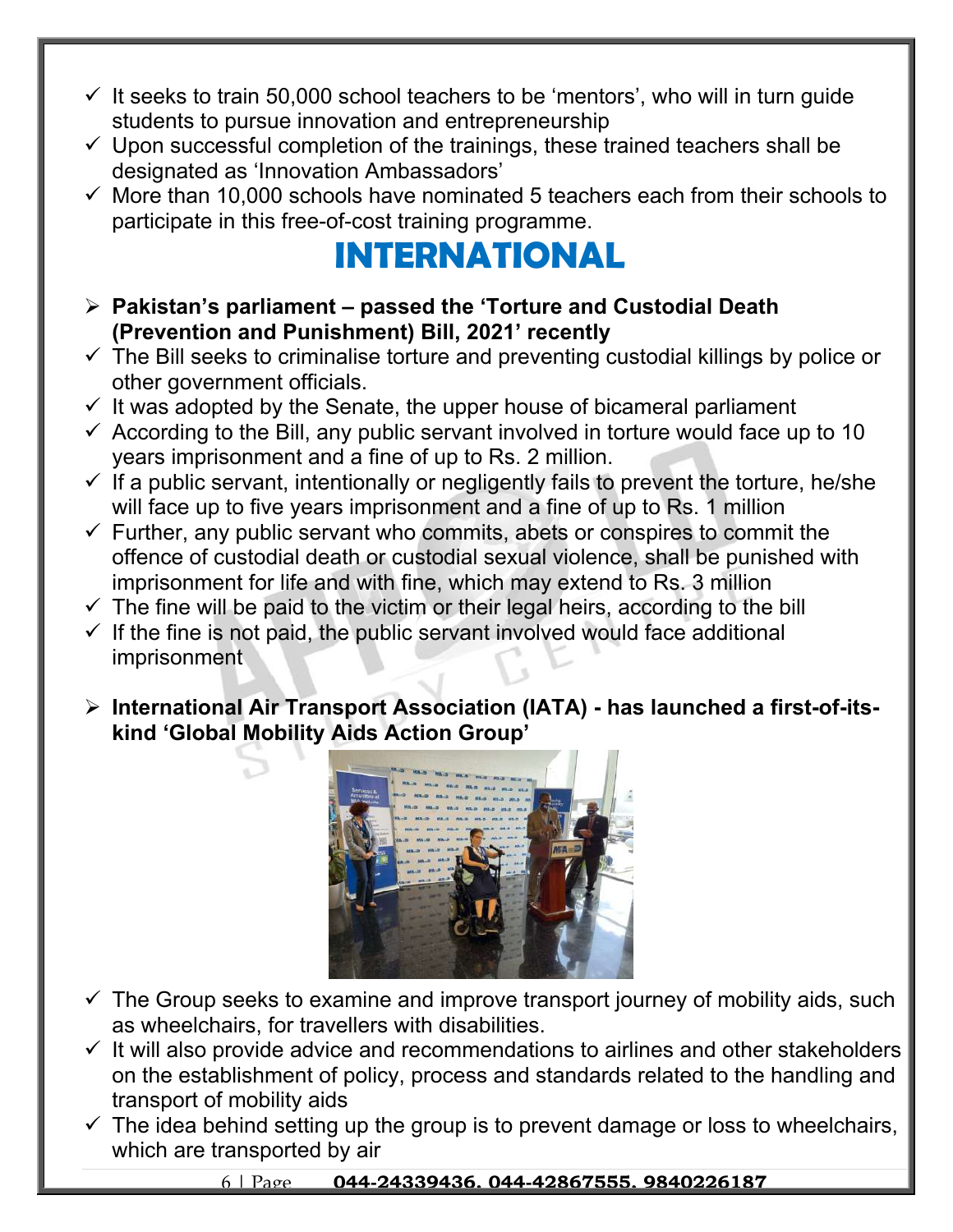$\checkmark$  Mobility Aids Action Group will have accessibility organizations (representing travellers with disabilities), ground service providers, airlines, airports and mobility aids manufacturers as its members

## **INDIA AND NEIGHBOURS**

- **The Himalayan kingdom of Bhutan has fully vaccinated 90% of its eligible adult population within just seven days.**
- $\checkmark$  The tiny country, situated between India and China and home to nearly 8,00,000 people, started the vaccination of second doses on July 20 in a mass drive
- $\checkmark$  The initiative has been hailed by UNICEF as "arguably the fastest vaccination campaign."
- $\checkmark$  In April, Bhutan inoculated around 90% of adults with the first dose in under two weeks after India donated 5,50,000 AstraZeneca vaccine shots.
- $\checkmark$  But the country faced a shortage for months after India stopped exports.
- $\checkmark$  Bhutan was able to restart its drive last week after half a million Moderna doses arrived from the US under the UN-backed Covax programme.

## **PERSONALITIES**

 **Indian-origin British novelist Sunjeev Sahota - is among 13 authors longlisted for this year's Booker Prize for fiction for his novel 'China Room'**



- $\checkmark$  The 40-year-old, whose grandparents emigrated from Punjab in the 1960s, has been previously shortlisted for the 2015 Booker Prize for 'The Year of the Runaways'
- $\checkmark$  Sunjeev is also a winner of the European Union Prize for Literature in 2017.
- $\checkmark$  Sahota is joined on the longlist alongwith previous winner British-Japanese author Kazuo Ishiguro for 'Klara and the Sun' and other previously shortlisted writers South African Damon Galut for 'The Promise' and American Richard Powers for 'Bewilderment'.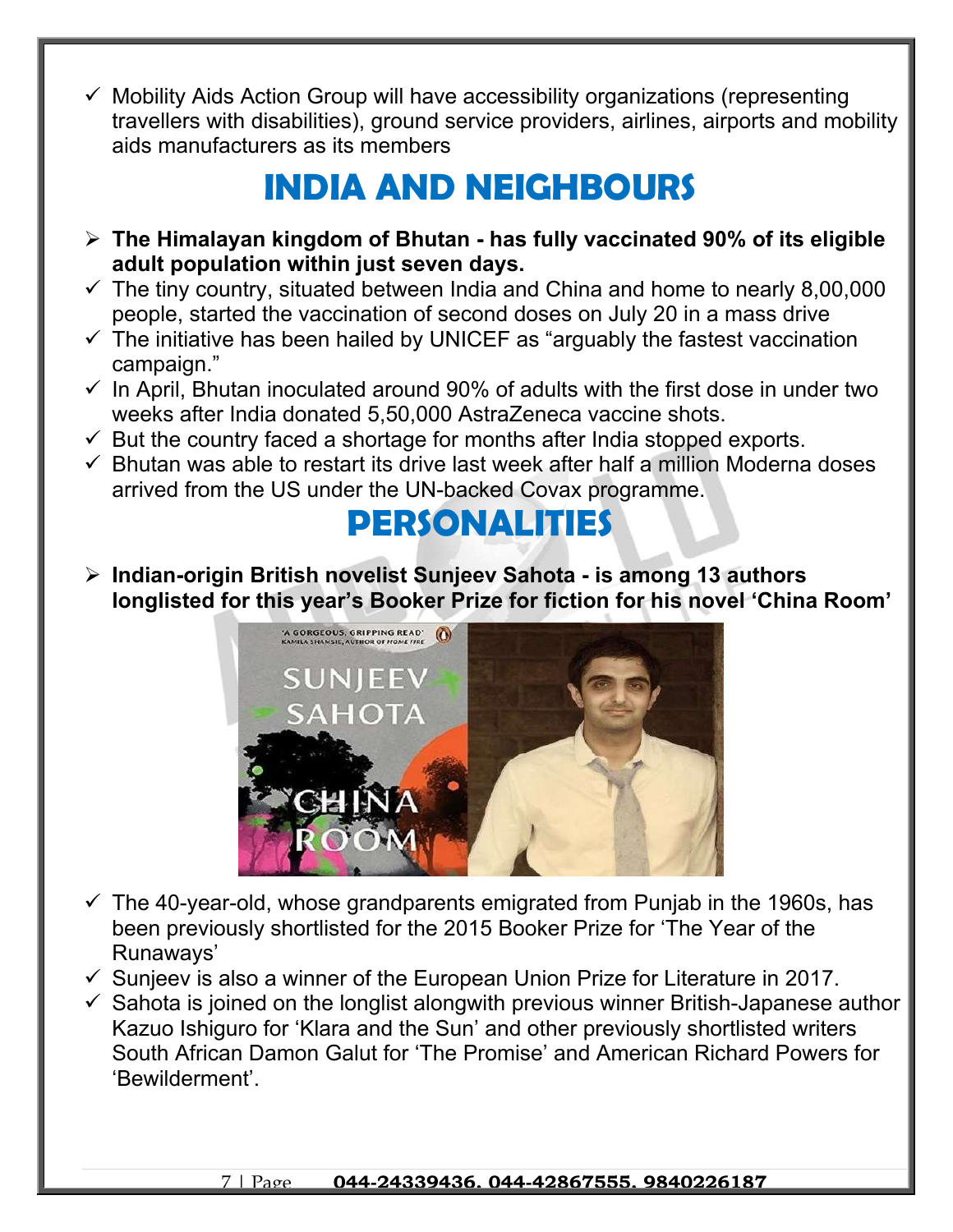## **SCIENCE, TECHNOLOGY & ENVIRONMENT**

- **For the first time ever, astronomers have found evidence of water vapour in the atmosphere of Jupiter's moon 'Ganymede'**
- $\checkmark$  The discovery has been made using new and archival datasets from Nasa's Hubble telescope
- $\checkmark$  It opens up the possibility that there could be presence of life on the largest moon of our solar system.
- $\checkmark$  According to a study, the water vapour forms when ice from the moon's surface turns directly into gas from solid, a process called sublimation.
- $\checkmark$  The finding will give a big boost to European Space Agency's mission, JUICE (Jupiter Icy Moons Explorer), which is planned for launch in 2022.
- **Mynvax, a vaccine technology startup incubated by the Indian Institute of Science's Society for Innovation and Development – has developed a 'thermotolerant' or 'warm' vaccine effective against all current SARS-CoV-2 variants of concern**
- $\checkmark$  The heat-tolerant vaccine formulation triggered a strong immune response in mice.
- $\checkmark$  The formulation remained stable at 37 degrees Celsius up to a month, at 100 degrees Celsius for up to 90 minutes and at 70 degrees Celsius for up to 16 hours
- $\checkmark$  This will be a big boost for mass vaccination campaigns, especially in lower-and middle-income countries, which lack expensive cooling mechanisms for the transport of vaccines
- $\checkmark$  Most vaccines require refrigeration to remain effective
- $\checkmark$  Oxford-AstraZeneca vaccine must be kept between 2-8 degrees Celsius and the Pfizer preventive requires specialised cold storage at minus 70 degrees Celsius
- $\checkmark$  The IISc-Mynvax vaccine uses a part of the viral spike protein called the receptorbinding domain (RBD) that allows the virus to connect with the host cell to infect it.
- $\checkmark$  The firm has now also signed an agreement to raise \$4.2 million (31 crore) in a Series A round of funding headed by Accel to bring the 'thermotolerant' Covid vaccine to market.

## **ECONOMY**

- **On July 27, the International Monetary Fund (IMF) slashed India's gross domestic product (GDP) growth to 9.5% for 2021-22, from its earlier estimate of 12.5%**
- $\checkmark$  The agency had cited the impact of the second wave on the economy and recovery process.
- $\checkmark$  In countries with high vaccination coverage, such as the UK and Canada, the impact would be mild.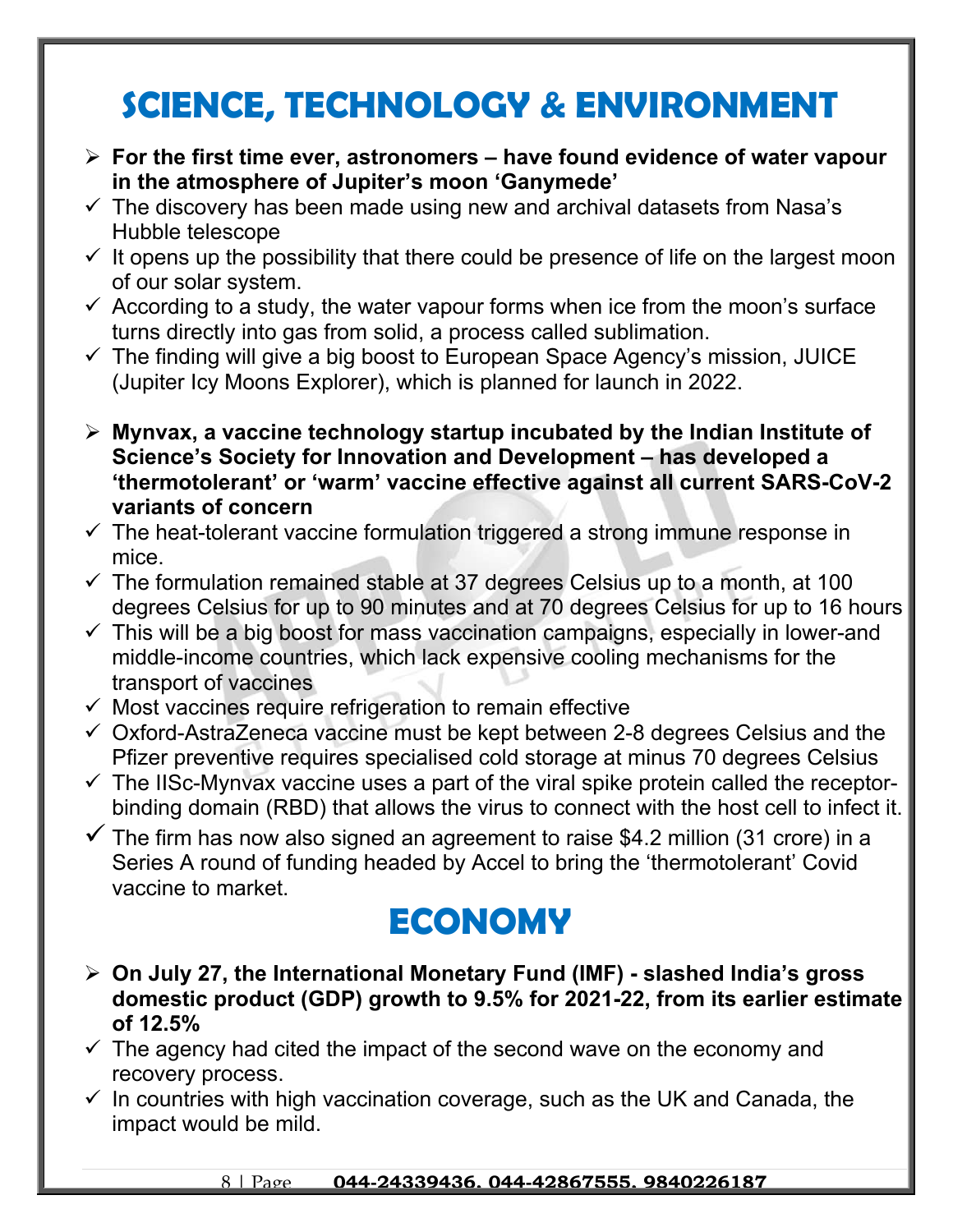

- $\checkmark$  Meanwhile, countries lagging in vaccination, such as India and Indonesia, would suffer the most among G20 economies, according to the World Economic outlook update.
- $\checkmark$  China is estimated to grow by 8.1% in 2021 and by 5.7% next year
- $\checkmark$  India is projected to grow by 8.5% in 2022-23 and still retains the tag of the fastest growing major economy.
- $\checkmark$  The RBI now estimates GDP growth at 9.5% for 2021-22, lowering it from its earlier estimate of 10.5%.
- $\checkmark$  The global economy is projected to grow 6% in 2021 and 4.9% in 2022.

## **RANKINGS**

 **London - retained its world's best student city status, as per the 'QS Best Student Cities Ranking 2022' released by global higher education consultancy QS Quacquarelli Symonds**

> Bengaluru Best Student City in India: **QS Ranking**



- $\checkmark$  This is the third consecutive year that London is ranked at the top of the rankings, mostly due to the presence of top-ranked universities, improving affordability and positive feedback from alumni
- $\checkmark$  Munich replaced Tokyo for the second place, while Seoul climbed seven places to share the third position with Tokyo.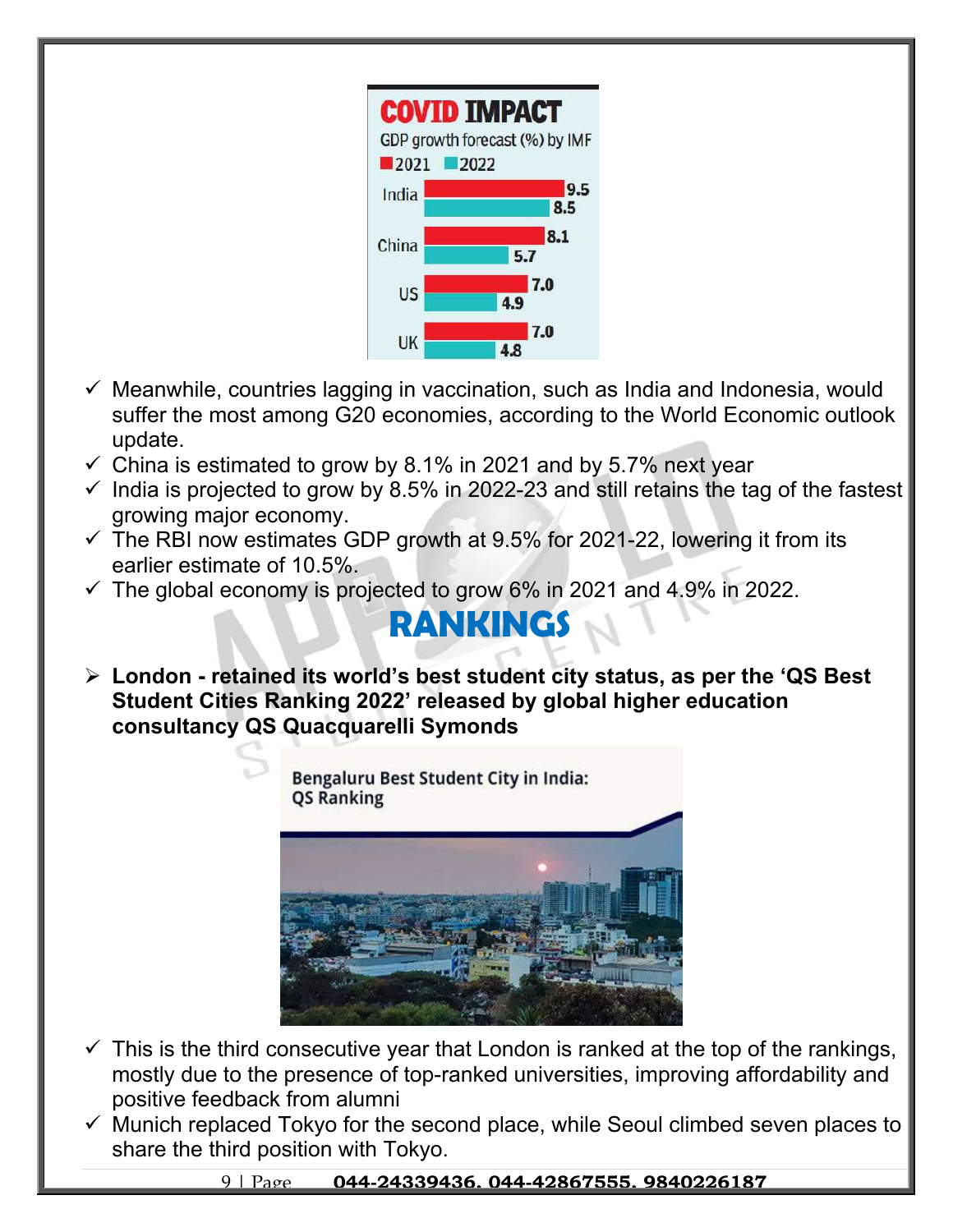- $\checkmark$  Bengaluru has been named among the top-10 most affordable cities for students at 7th position globally, even though it had lost three places in the 'affordability' indicator
- $\checkmark$  Mumbai ranks 52nd globally in the "employer activity" indicator, according to the rankings
- $\checkmark$  Overall, Mumbai (106th) and Bangalore (110th) are India's entry in the rankings for best student cities for 2022.
- $\checkmark$  Both cities dropped compared to the previous editions losing twenty-nine places and twenty-one places respectively.

#### **SPORTS**

- **On July 27, Triathlete Flora Duffy bagged the first Olympic gold medal in history for the tiny island of Bermuda in Tokyo.**
- $\checkmark$  The 33-year-old crossed the line in the women's race ahead of Britain's Georgia Taylor-Brown, with US athlete Katie Zaferes taking bronze.



- $\checkmark$  Duffy's victory makes Bermuda the smallest nation or territory in terms of population --around 70,000 -- ever to win a gold medal at a Summer Games.
- $\checkmark$  Bermuda's only previous Olympic medallist was boxer Clarence Hill, who won a bronze in 1976.